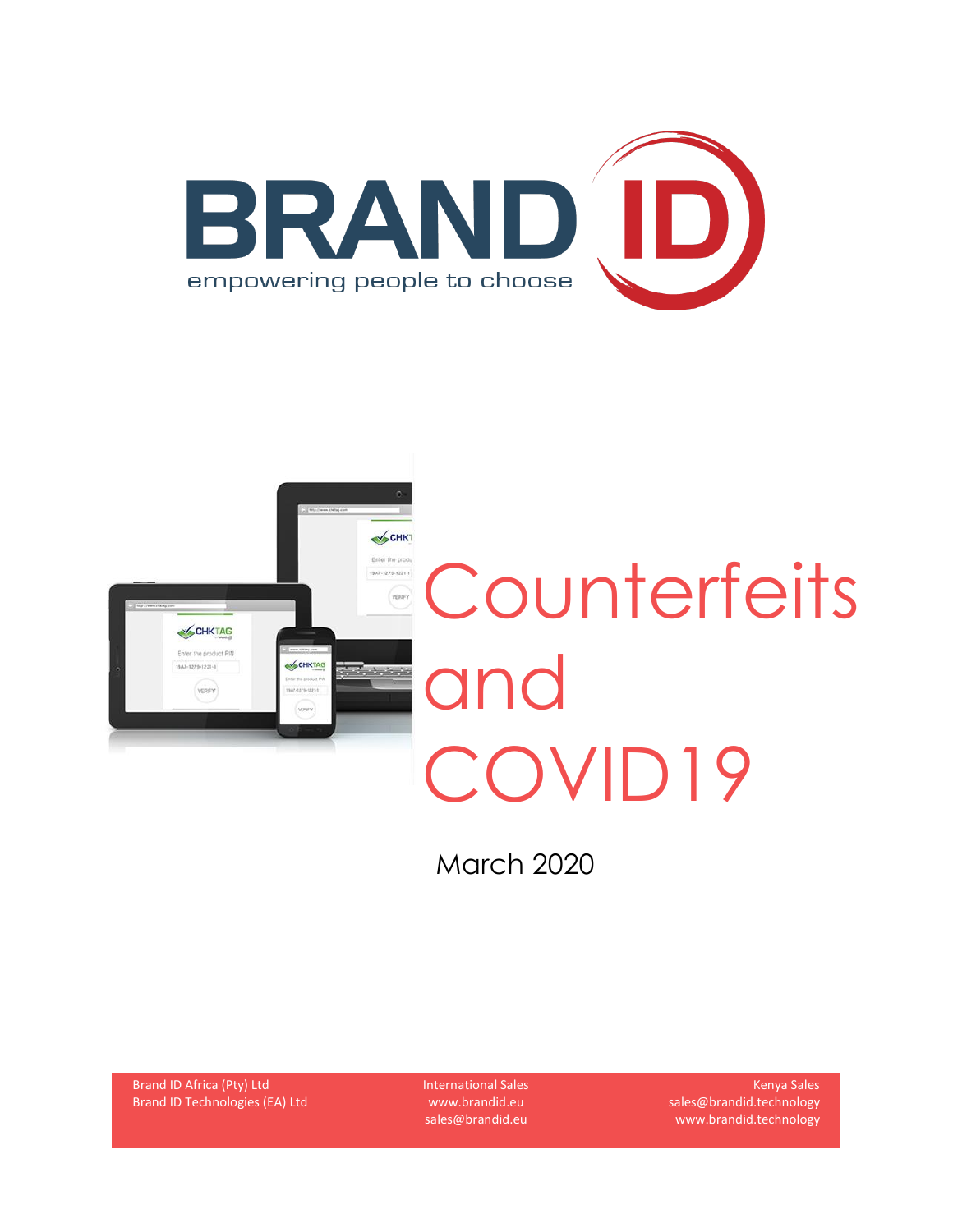## 1. How has/is COVID19 impacted counterfeits and contrabands?

The Key to answer this question is unpacking 3 key aspects:

- a. The Pandemic itself
- b. The psychology of the counterfeiter
- c. The disruption to the supply chain

### **a. The pandemic**

The pandemic is an unfolding story right now and we are still in the early days here in Africa. I think the key to this is understanding that even though we can undertake scenario planning as companies, we don't know what will happen in 2 weeks. Certainly, it's the actions that we undertake now that will impact the next 10-20 days in terms of rates of new COVID19 infections. This has a far reaching and unprecedented implications on social and economic aspects of our lives.

Most companies have mostly had a 4 fold response:

- 1. Protection of the workforce which has taken the form of: All, or some level of work from home; infrastructure improvements such as use of VPN, laptops, broadband increase, etc. There has also been an increase of engagement of companies with regulators and public health officials to beef up on protecting workers- either through information, protective gear and the right work arrangements that prevent infections
- 2. Supply chain stabilization: this has to do with ensuring that shocks to the supply chain from ordering of raw materials to getting products to the consumer can absorb the shocks of restricted movements. This may include issues such as pre-booking at customs entry points, route optimization, etc. all which will ensure that there's optimal production under prevailing market circumstances.
- 3. Customer engagement: Most companies by now have reached out to their customers to assure them of the preventive measures they are taking to protect both staff and customers.
- 4. Financials stress testing: Relevant scenarios are run, based on latest epidemiological and economic outlooks

We cannot plan for the coming days, weeks and months if we are not taking the requisite precautions today. The first point is what are we doing right NOW to stop the spread of the pandemic and to stay safe.

#### **b. The psychology of the counterfeiter**

The counterfeiter will normally target products with very low barriers to replicate – particularly FMCGs. Their main motivations are to make money quickly; traditionally items such as electronics, beauty products, food products, automotive spares among others are easy targets.

In these times, it is probable that there is already a shift to production of cleaning products and agents. Some which are sub-standard and which might actually cause more health and safety risks. These will include refilling of bleaches, hand sanitizers, surgical spirit, substandard protective gear such as gloves and face masks, among others.

Some of the most outrageous stories right now are of particular medicine/drugs which people have been misled to think they can cure COVID19 – and hence a rush to purchase. Of course there is no cure or vaccine presently. But this misinformation leads to denying the people who actually need the medication their rightful therapy and treatment; because the misled individuals will simply hoard drugs they do not need. This causes shocks in the system.

#### **c. Disruption to the supply chain**

This perhaps is the biggest issue that is facing manufacturing presently. It suffices to say that the disruption is not just impacting legitimate businesses but also illicit trade. The growing interconnectivity of markets (suppliers, logistics, financing, etc.) has resulted in complex supply chains spanning continents, countries and industries.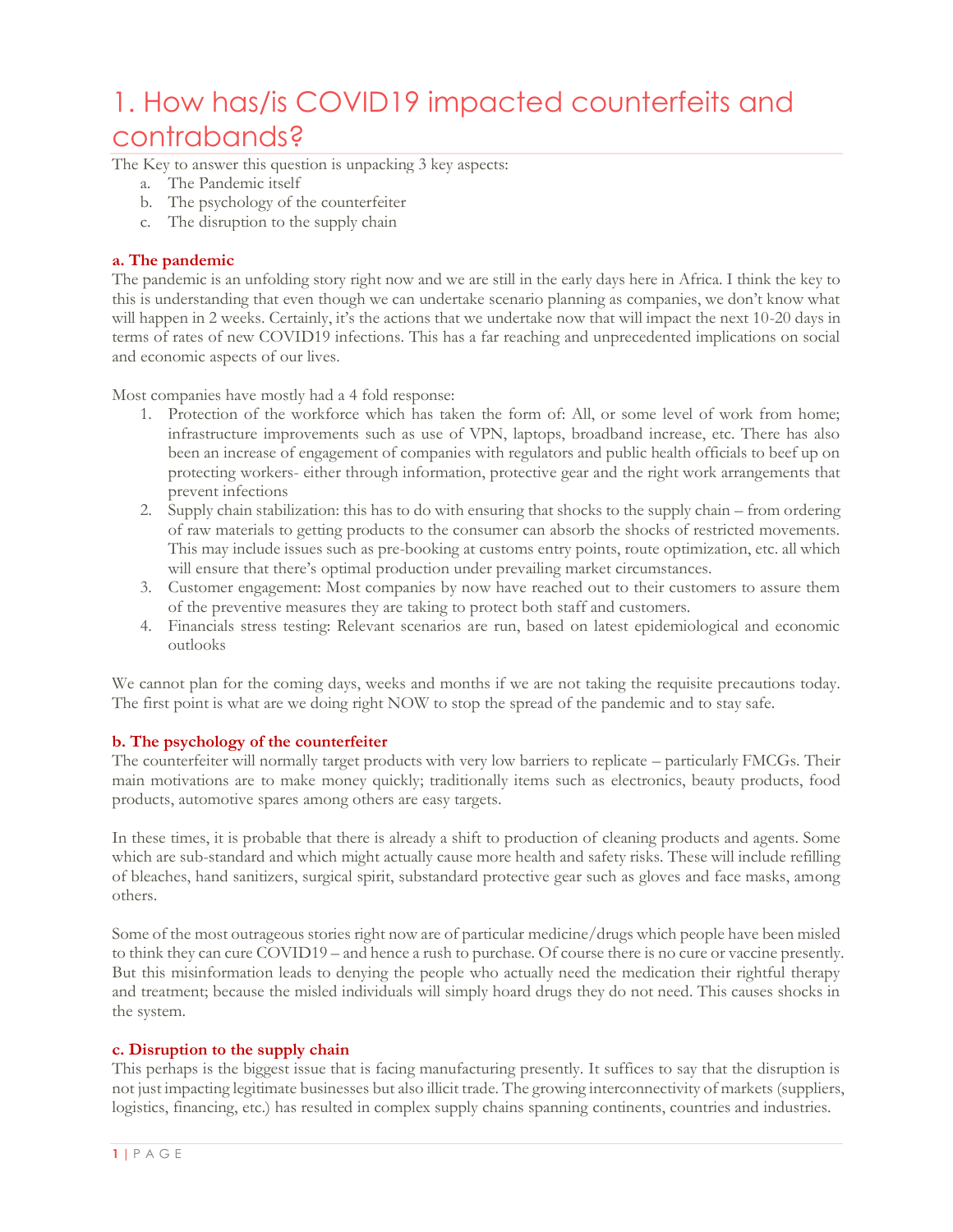By now, manufacturers have mapped out where supply chain disruption is most likely to occur, how governments will react, and whether alternative suppliers can available at a moment's notice. Even with China getting back to production mode, due diligence will help identify the potential risk of each vendor to operations with a view to mitigate this. This is indeed an opportunity that COVID19 has presented especially where complacency might have crept in, for manufacturers to review their business continuity plan for reasonable responses to shocks.

Some issues that might come up in this review include the robustness of the regulatory regime in the source jurisdiction, known fraud, corruption, bribery and regulatory breaches, as well as additional matters (IP violations, human rights and labor, social accountability). These are all issues that have played out in the recent weeks as COVID19 continued to ravage various parts of the globe.

Are counterfeiters also assessing their supply chains? Absolutely. Currently, ACA approximates that close to 20% of what is imported is counterfeit; I believe therefore with reduced traffic of imports, there are less counterfeits in the market, of course as old stock continues to be flashed out. But counterfeiting business is also restructuring to address its supply chain disruption as well. Of course, this might be more perverse and more sinister – calling for the need for all stakeholders not to drop their guard.

# 2. Why is it important for consumers and manufacturers to remain vigilant of counterfeits?

Presently, Kenya Revenue Authority (KRA) has announced the immediate implementation of Green Channel treatment. This is an efficient and expedited cargo clearance process for no/low-risk imported consignments imported by compliant manufacturers using non-intrusive inspection using cargo scanners at points of entry. The clearance shall be done without routine physical examination of the goods at the customs area. This shall reduce clearance bottlenecks and facilitate faster processing, leading to ease of doing business. It is expected that cargo clearance should take 30minutes to 1hour upon presentation of complete and accurate documents by the Customs Agent.

On one hand, given the experienced disruption to manufacturing supply chains, this is a reasonable response by government to facilitate trade. On the other hand, counterfeiters will also not relent because there is consumer demand for fake products – the ultimately reason why counterfeiters are in business. With hoarding, the market has been starved off some essential products – which compounds the problem because counterfeiters are now working to meet these gaps for essential services and goods.

Research tells us that there are 2 broad reasons why people by fakes: the primary market comprises unsuspecting consumers who have been deceived – they believe they have purchased genuine goods but they have not. The secondary market, contains consumers who are actively look for what they believe to be bargains and knowingly buy counterfeit and pirated goods – but they don't care if these are real.

The common denominator however is that the sub-standard – more so now during the COVID19 pandemic and the kind of products being targeted - carry health and safety risks that range from mild to life-threatening.